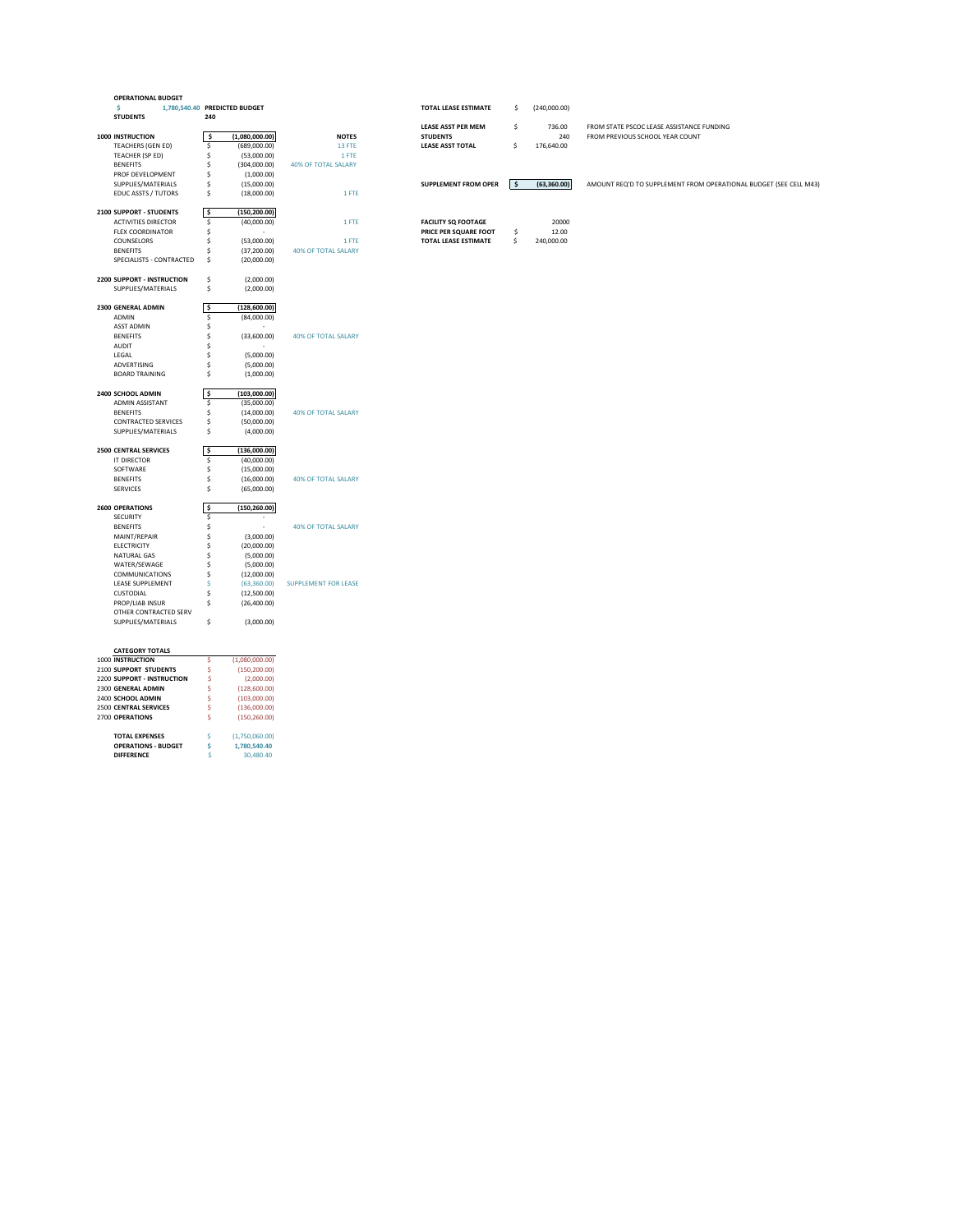| <b>OPERATIONAL BUDGET</b>         |      |                               |                             |                             |      |               |                                                                   |
|-----------------------------------|------|-------------------------------|-----------------------------|-----------------------------|------|---------------|-------------------------------------------------------------------|
| \$.                               |      | 2,741,353.76 PREDICTED BUDGET |                             | <b>TOTAL LEASE ESTIMATE</b> | \$   | (348,000.00)  |                                                                   |
| <b>STUDENTS</b>                   | 350  |                               |                             |                             |      |               |                                                                   |
|                                   |      |                               |                             | <b>LEASE ASST PER MEM</b>   | \$   | 736.00        | FROM STATE PSCOC LEASE ASSISTANCE FUNDING                         |
| <b>1000 INSTRUCTION</b>           | \$   | (1,862,200.00)                | <b>NOTES</b>                | <b>STUDENTS</b>             |      | 240           | FROM PREVIOUS SCHOOL YEAR COUNT                                   |
| <b>TEACHERS (GEN ED)</b>          | \$   | (1,219,000.00)                | 23 FTE                      | <b>LEASE ASST TOTAL</b>     | \$   | 176,640.00    |                                                                   |
| TEACHER (SP ED)                   |      | (53,000.00)                   | 1 FTE                       |                             |      |               |                                                                   |
| <b>BENEFITS</b>                   |      |                               |                             |                             |      |               |                                                                   |
|                                   |      | (523, 200.00)                 | <b>40% OF TOTAL SALARY</b>  |                             |      |               |                                                                   |
| PROF DEVELOPMENT                  |      | (1,000.00)                    |                             |                             |      |               |                                                                   |
| SUPPLIES/MATERIALS                |      | (30,000.00)                   |                             | <b>SUPPLEMENT FROM OPER</b> | l \$ | (171, 360.00) | AMOUNT REQ'D TO SUPPLEMENT FROM OPERATIONAL BUDGET (SEE CELL M43) |
| <b>EDUC ASSTS / TUTORS</b>        | \$   | (36,000.00)                   | 2 FTE                       |                             |      |               |                                                                   |
| <b>2100 SUPPORT - STUDENTS</b>    | ۱\$. | (161,600.00)                  |                             |                             |      |               |                                                                   |
| <b>ACTIVITIES DIRECTOR</b>        | \$   | (41,000.00)                   | 1 FTE                       | <b>FACILITY SQ FOOTAGE</b>  |      | 29000         |                                                                   |
| <b>FLEX COORDINATOR</b>           | Ś    | $\sim$                        |                             | PRICE PER SQUARE FOOT       |      | 12.00         |                                                                   |
|                                   |      |                               |                             |                             | \$   |               |                                                                   |
| COUNSELORS                        |      | (53,000.00)                   | 1 FTE                       | TOTAL LEASE ESTIMATE        | \$   | 348,000.00    |                                                                   |
| <b>BENEFITS</b>                   |      | (37,600.00)                   | <b>40% OF TOTAL SALARY</b>  |                             |      |               |                                                                   |
| SPECIALISTS - CONTRACTED          | Ś    | (30,000.00)                   |                             |                             |      |               |                                                                   |
| <b>2200 SUPPORT - INSTRUCTION</b> | \$   | (3,000.00)                    |                             |                             |      |               |                                                                   |
| SUPPLIES/MATERIALS                | \$   | (3,000.00)                    |                             |                             |      |               |                                                                   |
|                                   |      |                               |                             |                             |      |               |                                                                   |
| 2300 GENERAL ADMIN                | \$ ا | (143,600.00)                  |                             |                             |      |               |                                                                   |
| ADMIN                             | \$   | (84,000.00)                   |                             |                             |      |               |                                                                   |
| <b>ASST ADMIN</b>                 |      | $\sim$                        |                             |                             |      |               |                                                                   |
| <b>BENEFITS</b>                   |      | (33,600.00)                   | 40% OF TOTAL SALARY         |                             |      |               |                                                                   |
| <b>AUDIT</b>                      |      | (13,000.00)                   |                             |                             |      |               |                                                                   |
| LEGAL                             |      | (6,000.00)                    |                             |                             |      |               |                                                                   |
| ADVERTISING                       |      | (6,000.00)                    |                             |                             |      |               |                                                                   |
|                                   |      |                               |                             |                             |      |               |                                                                   |
| <b>BOARD TRAINING</b>             |      | (1,000.00)                    |                             |                             |      |               |                                                                   |
| 2400 SCHOOL ADMIN                 | l \$ | (110, 400.00)                 |                             |                             |      |               |                                                                   |
| ADMIN ASSISTANT                   | \$   | (36,000.00)                   |                             |                             |      |               |                                                                   |
| <b>BENEFITS</b>                   |      | (14,400.00)                   | 40% OF TOTAL SALARY         |                             |      |               |                                                                   |
| <b>CONTRACTED SERVICES</b>        |      | (55,000.00)                   |                             |                             |      |               |                                                                   |
| SUPPLIES/MATERIALS                | Ś    | (5,000.00)                    |                             |                             |      |               |                                                                   |
|                                   |      |                               |                             |                             |      |               |                                                                   |
| <b>2500 CENTRAL SERVICES</b>      | \$   | (139, 400.00)                 |                             |                             |      |               |                                                                   |
| IT DIRECTOR                       | \$   | (41,000.00)                   |                             |                             |      |               |                                                                   |
| SOFTWARE                          |      | (17,000.00)                   |                             |                             |      |               |                                                                   |
| <b>BENEFITS</b>                   |      | (16,400.00)                   | 40% OF TOTAL SALARY         |                             |      |               |                                                                   |
| <b>SERVICES</b>                   |      |                               |                             |                             |      |               |                                                                   |
|                                   |      | (65,000.00)                   |                             |                             |      |               |                                                                   |
| <b>2600 OPERATIONS</b>            | \$   | (292, 360.00)                 |                             |                             |      |               |                                                                   |
| SECURITY                          | Ŝ.   |                               |                             |                             |      |               |                                                                   |
| <b>BENEFITS</b>                   |      | $\sim$                        | <b>40% OF TOTAL SALARY</b>  |                             |      |               |                                                                   |
| MAINT/REPAIR                      |      | (4,000.00)                    |                             |                             |      |               |                                                                   |
| <b>ELECTRICITY</b>                |      | (29,000.00)                   |                             |                             |      |               |                                                                   |
| <b>NATURAL GAS</b>                |      | (7,250.00)                    |                             |                             |      |               |                                                                   |
| WATER/SEWAGE                      |      | (7,250.00)                    |                             |                             |      |               |                                                                   |
|                                   |      |                               |                             |                             |      |               |                                                                   |
| <b>COMMUNICATIONS</b>             |      | (17,500.00)                   |                             |                             |      |               |                                                                   |
| LEASE SUPPLEMENT                  |      | (171, 360.00)                 | <b>SUPPLEMENT FOR LEASE</b> |                             |      |               |                                                                   |
| <b>CUSTODIAL</b>                  |      | (12,500.00)                   |                             |                             |      |               |                                                                   |
| PROP/LIAB INSUR                   | Ś    | (38,500.00)                   |                             |                             |      |               |                                                                   |
| OTHER CONTRACTED SERV             |      |                               |                             |                             |      |               |                                                                   |
| SUPPLIES/MATERIALS                | \$   | (5,000.00)                    |                             |                             |      |               |                                                                   |
|                                   |      |                               |                             |                             |      |               |                                                                   |
| <b>CATEGORY TOTALS</b>            |      |                               |                             |                             |      |               |                                                                   |
| 1000 INSTRUCTION                  | \$   | (1,862,200.00)                |                             |                             |      |               |                                                                   |
| 2100 SUPPORT STUDENTS             | \$.  | (161,600.00)                  |                             |                             |      |               |                                                                   |
| <b>2200 SUPPORT - INSTRUCTION</b> |      | (3,000.00)                    |                             |                             |      |               |                                                                   |
| 2300 GENERAL ADMIN                |      | (143,600.00)                  |                             |                             |      |               |                                                                   |
| 2400 SCHOOL ADMIN                 |      | (110, 400.00)                 |                             |                             |      |               |                                                                   |
| 2500 CENTRAL SERVICES             |      | (139,400.00)                  |                             |                             |      |               |                                                                   |
|                                   |      |                               |                             |                             |      |               |                                                                   |

2700 **OPERATIONS** \$ (292,360.00)

**TOTAL EXPENSES**  $\left(2,712,560.00\right)$ **OPERATIONS - BUDGET**  $\begin{array}{cc} \text{S} & 2,741,353.76 \\ \text{DIFFERENCE} & \text{S} & 28,793.76 \end{array}$ 

**DIFFERENCE** \$ 28,793.76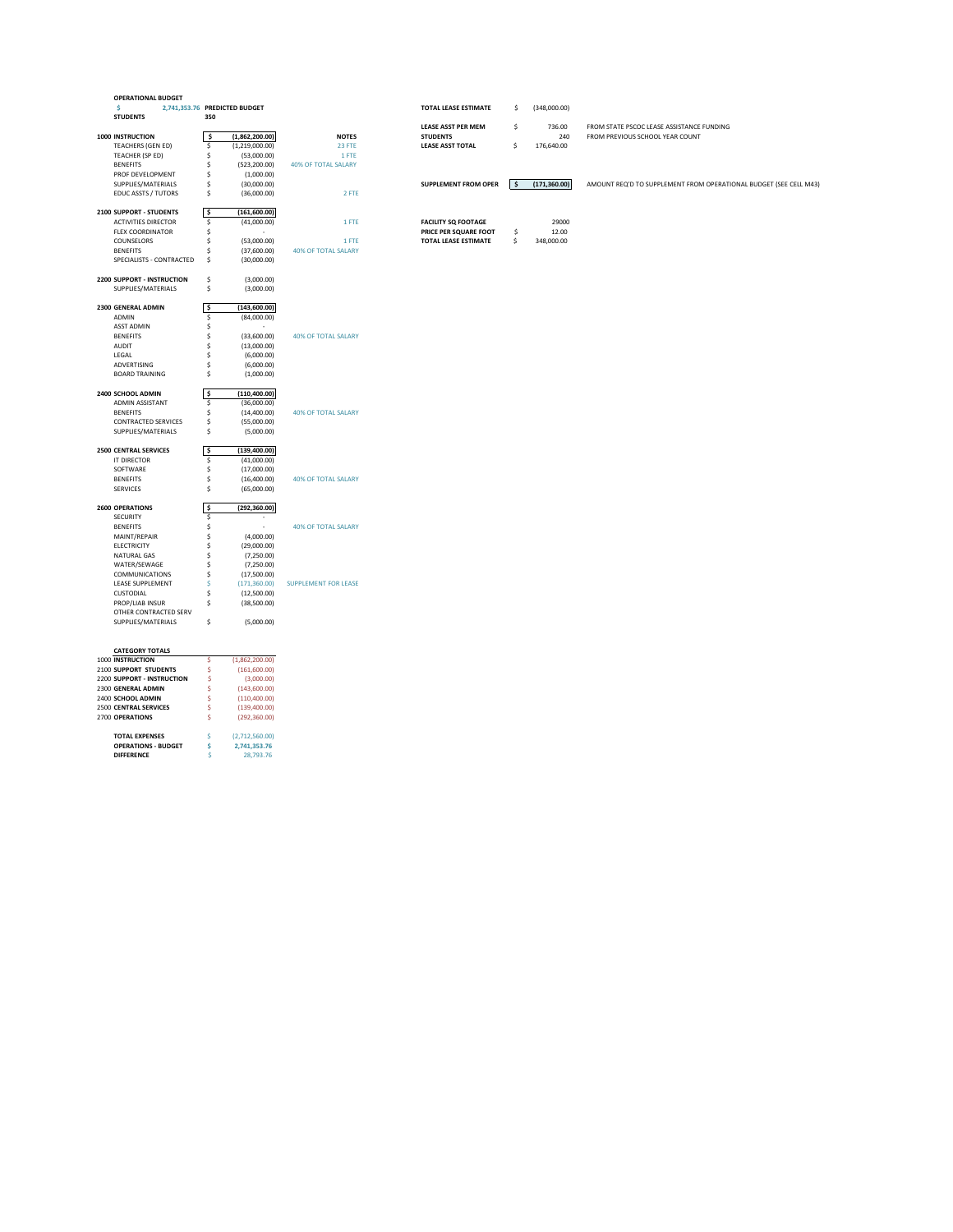| <b>OPERATIONAL BUDGET</b>                  |                               |     |                |                             |                             |      |               |                                                                   |
|--------------------------------------------|-------------------------------|-----|----------------|-----------------------------|-----------------------------|------|---------------|-------------------------------------------------------------------|
| Ŝ.                                         | 3,607,741.20 PREDICTED BUDGET |     |                |                             | <b>TOTAL LEASE ESTIMATE</b> | \$   | (456,000.00)  |                                                                   |
| <b>STUDENTS</b>                            |                               | 460 |                |                             |                             |      |               |                                                                   |
|                                            |                               |     |                |                             | <b>LEASE ASST PER MEM</b>   | \$   | 736.00        | FROM STATE PSCOC LEASE ASSISTANCE FUNDING                         |
| <b>1000 INSTRUCTION</b>                    |                               | \$  | (2,346,600.00) | <b>NOTES</b>                | <b>STUDENTS</b>             |      | 350           | FROM PREVIOUS SCHOOL YEAR COUNT                                   |
| <b>TEACHERS (GEN ED)</b>                   |                               | \$  | (1,484,000.00) | <b>28 FTE</b>               | <b>LEASE ASST TOTAL</b>     | \$   | 257,600.00    |                                                                   |
| TEACHER (SP ED)                            |                               |     | (106,000.00)   | 2 FTE                       |                             |      |               |                                                                   |
| <b>BENEFITS</b>                            |                               |     |                |                             |                             |      |               |                                                                   |
|                                            |                               |     | (657,600.00)   | <b>40% OF TOTAL SALARY</b>  |                             |      |               |                                                                   |
| PROF DEVELOPMENT                           |                               |     | (5,000.00)     |                             |                             |      |               |                                                                   |
| SUPPLIES/MATERIALS                         |                               |     | (40,000.00)    |                             | <b>SUPPLEMENT FROM OPER</b> | l \$ | (198, 400.00) | AMOUNT REQ'D TO SUPPLEMENT FROM OPERATIONAL BUDGET (SEE CELL M43) |
| <b>EDUC ASSTS / TUTORS</b>                 |                               | \$  | (54,000.00)    | 3 FTE                       |                             |      |               |                                                                   |
| 2100 SUPPORT - STUDENTS                    | ۱\$.                          |     | (306,000.00)   |                             |                             |      |               |                                                                   |
| <b>ACTIVITIES DIRECTOR</b>                 |                               | \$  | (42,000.00)    | 1 FTE                       | <b>FACILITY SQ FOOTAGE</b>  |      | 38000         |                                                                   |
| <b>FLEX COORDINATOR</b>                    |                               | \$  | (42,000.00)    | 1 FTE                       | PRICE PER SQUARE FOOT       | \$   | 12.00         |                                                                   |
| COUNSELORS                                 |                               |     | (106,000.00)   | 2 FTE                       | TOTAL LEASE ESTIMATE        | \$   | 456,000.00    |                                                                   |
| <b>BENEFITS</b>                            |                               |     | (76,000.00)    | <b>40% OF TOTAL SALARY</b>  |                             |      |               |                                                                   |
| SPECIALISTS - CONTRACTED                   |                               | Ŝ.  | (40,000.00)    |                             |                             |      |               |                                                                   |
|                                            |                               |     |                |                             |                             |      |               |                                                                   |
| <b>2200 SUPPORT - INSTRUCTION</b>          |                               | \$  | (4,000.00)     |                             |                             |      |               |                                                                   |
| SUPPLIES/MATERIALS                         |                               | \$  | (4,000.00)     |                             |                             |      |               |                                                                   |
| 2300 GENERAL ADMIN                         | \$                            |     | (267, 400.00)  |                             |                             |      |               |                                                                   |
| ADMIN                                      |                               | \$  | (96,000.00)    |                             |                             |      |               |                                                                   |
| <b>ASST ADMIN</b>                          |                               |     | (75,000.00)    |                             |                             |      |               |                                                                   |
| <b>BENEFITS</b>                            |                               |     | (68,400.00)    | <b>40% OF TOTAL SALARY</b>  |                             |      |               |                                                                   |
| <b>AUDIT</b>                               |                               |     | (13,000.00)    |                             |                             |      |               |                                                                   |
|                                            |                               |     |                |                             |                             |      |               |                                                                   |
| LEGAL                                      |                               |     | (7,000.00)     |                             |                             |      |               |                                                                   |
| ADVERTISING                                |                               |     | (7,000.00)     |                             |                             |      |               |                                                                   |
| <b>BOARD TRAINING</b>                      |                               | Ś   | (1,000.00)     |                             |                             |      |               |                                                                   |
| 2400 SCHOOL ADMIN                          | \$                            |     | (117,800.00)   |                             |                             |      |               |                                                                   |
| ADMIN ASSISTANT                            |                               | \$  | (37,000.00)    |                             |                             |      |               |                                                                   |
| <b>BENEFITS</b>                            |                               |     | (14,800.00)    | <b>40% OF TOTAL SALARY</b>  |                             |      |               |                                                                   |
| <b>CONTRACTED SERVICES</b>                 |                               | \$  | (60,000.00)    |                             |                             |      |               |                                                                   |
| SUPPLIES/MATERIALS                         |                               | \$  | (6,000.00)     |                             |                             |      |               |                                                                   |
|                                            |                               |     |                |                             |                             |      |               |                                                                   |
| <b>2500 CENTRAL SERVICES</b>               | \$                            |     | (142,800.00)   |                             |                             |      |               |                                                                   |
| IT DIRECTOR                                |                               | \$  | (42,000.00)    |                             |                             |      |               |                                                                   |
| SOFTWARE                                   |                               |     | (19,000.00)    |                             |                             |      |               |                                                                   |
| <b>BENEFITS</b>                            |                               |     | (16,800.00)    | <b>40% OF TOTAL SALARY</b>  |                             |      |               |                                                                   |
| <b>SERVICES</b>                            |                               |     | (65,000.00)    |                             |                             |      |               |                                                                   |
| <b>2600 OPERATIONS</b>                     | Ŝ.                            |     | (352,500.00)   |                             |                             |      |               |                                                                   |
| <b>SECURITY</b>                            |                               | Ŝ.  |                |                             |                             |      |               |                                                                   |
| <b>BENEFITS</b>                            |                               |     | $\sim$         | <b>40% OF TOTAL SALARY</b>  |                             |      |               |                                                                   |
| MAINT/REPAIR                               |                               |     | (5,000.00)     |                             |                             |      |               |                                                                   |
| <b>ELECTRICITY</b>                         |                               |     | (38,000.00)    |                             |                             |      |               |                                                                   |
| <b>NATURAL GAS</b>                         |                               |     | (9,500.00)     |                             |                             |      |               |                                                                   |
| WATER/SEWAGE                               |                               |     | (9,500.00)     |                             |                             |      |               |                                                                   |
|                                            |                               |     |                |                             |                             |      |               |                                                                   |
| <b>COMMUNICATIONS</b>                      |                               |     | (23,000.00)    |                             |                             |      |               |                                                                   |
| LEASE SUPPLEMENT                           |                               |     | (198,400.00)   | <b>SUPPLEMENT FOR LEASE</b> |                             |      |               |                                                                   |
| <b>CUSTODIAL</b>                           |                               |     | (12,500.00)    |                             |                             |      |               |                                                                   |
| PROP/LIAB INSUR                            |                               | \$  | (50,600.00)    |                             |                             |      |               |                                                                   |
| OTHER CONTRACTED SERV                      |                               |     |                |                             |                             |      |               |                                                                   |
| SUPPLIES/MATERIALS                         |                               | \$  | (6,000.00)     |                             |                             |      |               |                                                                   |
|                                            |                               |     |                |                             |                             |      |               |                                                                   |
| <b>CATEGORY TOTALS</b><br>1000 INSTRUCTION |                               | \$. | (2,346,600.00) |                             |                             |      |               |                                                                   |
| 2100 SUPPORT STUDENTS                      |                               | \$  | (306,000.00)   |                             |                             |      |               |                                                                   |
|                                            |                               |     |                |                             |                             |      |               |                                                                   |
| <b>2200 SUPPORT - INSTRUCTION</b>          |                               |     | (4,000.00)     |                             |                             |      |               |                                                                   |
| 2300 GENERAL ADMIN                         |                               |     | (267, 400.00)  |                             |                             |      |               |                                                                   |
| 2400 SCHOOL ADMIN                          |                               |     | (117,800.00)   |                             |                             |      |               |                                                                   |
| 2500 CENTRAL SERVICES                      |                               |     | (142,800.00)   |                             |                             |      |               |                                                                   |

2700 **OPERATIONS** \$ (352,500.00) **TOTAL EXPENSES**  $\qquad \qquad \diamond$  (3,537,100.00) **OPERATIONS - BUDGET**  $\begin{array}{cc} \text{S} & 3,607,741.20 \\ \text{DIFFERENCE} & \text{S} & 70,641.20 \end{array}$ 70,641.20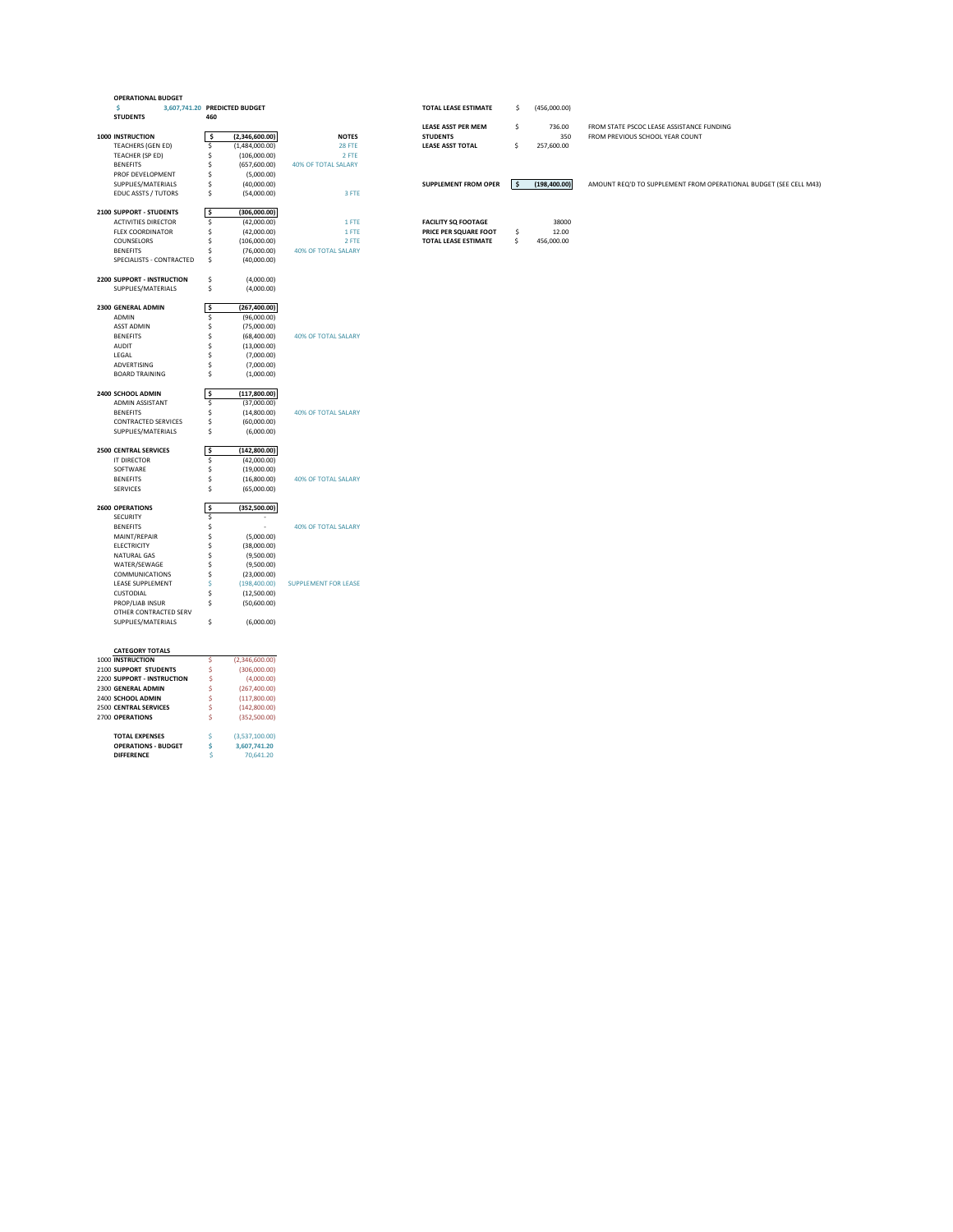| <b>OPERATIONAL BUDGET</b>                  |                     |                               |                             |                             |      |               |                                                                   |
|--------------------------------------------|---------------------|-------------------------------|-----------------------------|-----------------------------|------|---------------|-------------------------------------------------------------------|
|                                            |                     | 4,302,099.43 PREDICTED BUDGET |                             | <b>TOTAL LEASE ESTIMATE</b> | \$   | (540,000.00)  |                                                                   |
| <b>STUDENTS</b>                            | 550                 |                               |                             |                             |      |               |                                                                   |
|                                            |                     |                               |                             | <b>LEASE ASST PER MEM</b>   | \$   | 736.00        | FROM STATE PSCOC LEASE ASSISTANCE FUNDING                         |
| <b>1000 INSTRUCTION</b>                    | \$                  | (2,829,000.00)                | <b>NOTES</b>                | <b>STUDENTS</b>             |      | 460           | FROM PREVIOUS SCHOOL YEAR COUNT                                   |
| <b>TEACHERS (GEN ED)</b>                   | \$                  | (1,802,000.00)                | <b>34 FTE</b>               | <b>LEASE ASST TOTAL</b>     | \$   | 338,560.00    |                                                                   |
| TEACHER (SP ED)                            | Ś                   | (106,000.00)                  | 2 FTE                       |                             |      |               |                                                                   |
| <b>BENEFITS</b>                            |                     | (792,000.00)                  | <b>40% OF TOTAL SALARY</b>  |                             |      |               |                                                                   |
| PROF DEVELOPMENT                           | S                   | (7,000.00)                    |                             |                             |      |               |                                                                   |
| SUPPLIES/MATERIALS                         | \$                  | (50,000.00)                   |                             | <b>SUPPLEMENT FROM OPER</b> | l \$ | (201, 440.00) | AMOUNT REQ'D TO SUPPLEMENT FROM OPERATIONAL BUDGET (SEE CELL M43) |
| <b>EDUC ASSTS / TUTORS</b>                 | \$                  |                               | 4 FTE                       |                             |      |               |                                                                   |
|                                            |                     | (72,000.00)                   |                             |                             |      |               |                                                                   |
|                                            |                     |                               |                             |                             |      |               |                                                                   |
| 2100 SUPPORT - STUDENTS                    | $\ddot{\bm{\zeta}}$ | (318, 800.00)                 |                             |                             |      |               |                                                                   |
| <b>ACTIVITIES DIRECTOR</b>                 | \$                  | (43,000.00)                   | 1 FTE                       | <b>FACILITY SQ FOOTAGE</b>  |      | 45000         |                                                                   |
| <b>FLEX COORDINATOR</b>                    | Ś                   | (43,000.00)                   | 1 FTE                       | PRICE PER SQUARE FOOT       | \$   | 12.00         |                                                                   |
| COUNSELORS                                 | S                   | (106,000.00)                  | 2 FTE                       | <b>TOTAL LEASE ESTIMATE</b> | \$   | 540,000.00    |                                                                   |
| <b>BENEFITS</b>                            | S                   | (76,800.00)                   | <b>40% OF TOTAL SALARY</b>  |                             |      |               |                                                                   |
| SPECIALISTS - CONTRACTED                   | \$                  | (50,000.00)                   |                             |                             |      |               |                                                                   |
|                                            |                     |                               |                             |                             |      |               |                                                                   |
| 2200 SUPPORT - INSTRUCTION                 | \$                  | (5,000.00)                    |                             |                             |      |               |                                                                   |
| SUPPLIES/MATERIALS                         | \$                  | (5,000.00)                    |                             |                             |      |               |                                                                   |
|                                            |                     |                               |                             |                             |      |               |                                                                   |
| 2300 GENERAL ADMIN                         | $\ddot{\bm{\zeta}}$ | (269, 400.00)                 |                             |                             |      |               |                                                                   |
| ADMIN                                      | \$                  | (96,000.00)                   |                             |                             |      |               |                                                                   |
| <b>ASST ADMIN</b>                          |                     | (75,000.00)                   |                             |                             |      |               |                                                                   |
| <b>BENEFITS</b>                            |                     | (68,400.00)                   | <b>40% OF TOTAL SALARY</b>  |                             |      |               |                                                                   |
| <b>AUDIT</b>                               |                     | (13,000.00)                   |                             |                             |      |               |                                                                   |
| LEGAL                                      |                     | (8,000.00)                    |                             |                             |      |               |                                                                   |
| ADVERTISING                                |                     | (8,000.00)                    |                             |                             |      |               |                                                                   |
| <b>BOARD TRAINING</b>                      | Ŝ                   | (1,000.00)                    |                             |                             |      |               |                                                                   |
|                                            |                     |                               |                             |                             |      |               |                                                                   |
| 2400 SCHOOL ADMIN                          | \$                  | (120, 200.00)                 |                             |                             |      |               |                                                                   |
| <b>ADMIN ASSISTANT</b>                     | \$                  | (38,000.00)                   |                             |                             |      |               |                                                                   |
| <b>BENEFITS</b>                            | Ś                   | (15,200.00)                   | <b>40% OF TOTAL SALARY</b>  |                             |      |               |                                                                   |
| <b>CONTRACTED SERVICES</b>                 | Ś                   | (60,000.00)                   |                             |                             |      |               |                                                                   |
| SUPPLIES/MATERIALS                         | \$                  | (7,000.00)                    |                             |                             |      |               |                                                                   |
|                                            |                     |                               |                             |                             |      |               |                                                                   |
| <b>2500 CENTRAL SERVICES</b>               | \$                  | (146, 200.00)                 |                             |                             |      |               |                                                                   |
| <b>IT DIRECTOR</b>                         | S.                  | (43,000.00)                   |                             |                             |      |               |                                                                   |
| SOFTWARE                                   |                     | (21,000.00)                   |                             |                             |      |               |                                                                   |
| <b>BENEFITS</b>                            |                     | (17,200.00)                   | <b>40% OF TOTAL SALARY</b>  |                             |      |               |                                                                   |
| <b>SERVICES</b>                            |                     | (65,000.00)                   |                             |                             |      |               |                                                                   |
|                                            |                     |                               |                             |                             |      |               |                                                                   |
| <b>2600 OPERATIONS</b>                     | -\$                 | (382, 440.00)                 |                             |                             |      |               |                                                                   |
| <b>SECURITY</b>                            | Ś.                  |                               |                             |                             |      |               |                                                                   |
| <b>BENEFITS</b>                            |                     | $\sim$                        | <b>40% OF TOTAL SALARY</b>  |                             |      |               |                                                                   |
| MAINT/REPAIR                               |                     | (6,000.00)                    |                             |                             |      |               |                                                                   |
| <b>ELECTRICITY</b>                         |                     | (45,000.00)                   |                             |                             |      |               |                                                                   |
| <b>NATURAL GAS</b>                         |                     | (11,250.00)                   |                             |                             |      |               |                                                                   |
| WATER/SEWAGE                               |                     | (11,250.00)                   |                             |                             |      |               |                                                                   |
| <b>COMMUNICATIONS</b>                      |                     | (27,500.00)                   |                             |                             |      |               |                                                                   |
| LEASE SUPPLEMENT                           |                     | (201, 440.00)                 | <b>SUPPLEMENT FOR LEASE</b> |                             |      |               |                                                                   |
| <b>CUSTODIAL</b>                           |                     | (12,500.00)                   |                             |                             |      |               |                                                                   |
| PROP/LIAB INSUR                            | \$                  | (60, 500.00)                  |                             |                             |      |               |                                                                   |
| OTHER CONTRACTED SERV                      |                     |                               |                             |                             |      |               |                                                                   |
| SUPPLIES/MATERIALS                         | \$                  | (7,000.00)                    |                             |                             |      |               |                                                                   |
|                                            |                     |                               |                             |                             |      |               |                                                                   |
|                                            |                     |                               |                             |                             |      |               |                                                                   |
|                                            |                     |                               |                             |                             |      |               |                                                                   |
| <b>CATEGORY TOTALS</b><br>1000 INSTRUCTION | <sub>S</sub>        | (2,829,000.00)                |                             |                             |      |               |                                                                   |
|                                            | Ś                   |                               |                             |                             |      |               |                                                                   |
| 2100 SUPPORT STUDENTS                      |                     | (318,800.00)                  |                             |                             |      |               |                                                                   |
| 2200 SUPPORT - INSTRUCTION                 |                     | (5,000.00)                    |                             |                             |      |               |                                                                   |
| 2300 GENERAL ADMIN                         | S                   | (269, 400.00)                 |                             |                             |      |               |                                                                   |
| 2400 SCHOOL ADMIN                          | \$                  | (120, 200.00)                 |                             |                             |      |               |                                                                   |
| 2500 CENTRAL SERVICES                      | \$                  | (146, 200.00)                 |                             |                             |      |               |                                                                   |

2700 **OPERATIONS** \$ (382,440.00) **TOTAL EXPENSES**  $(4,071,040.00)$ **OPERATIONS - BUDGET \$ 4,302,099.43 DIFFERENCE**  $\frac{1}{2}$   $\frac{231,059.43}{2}$